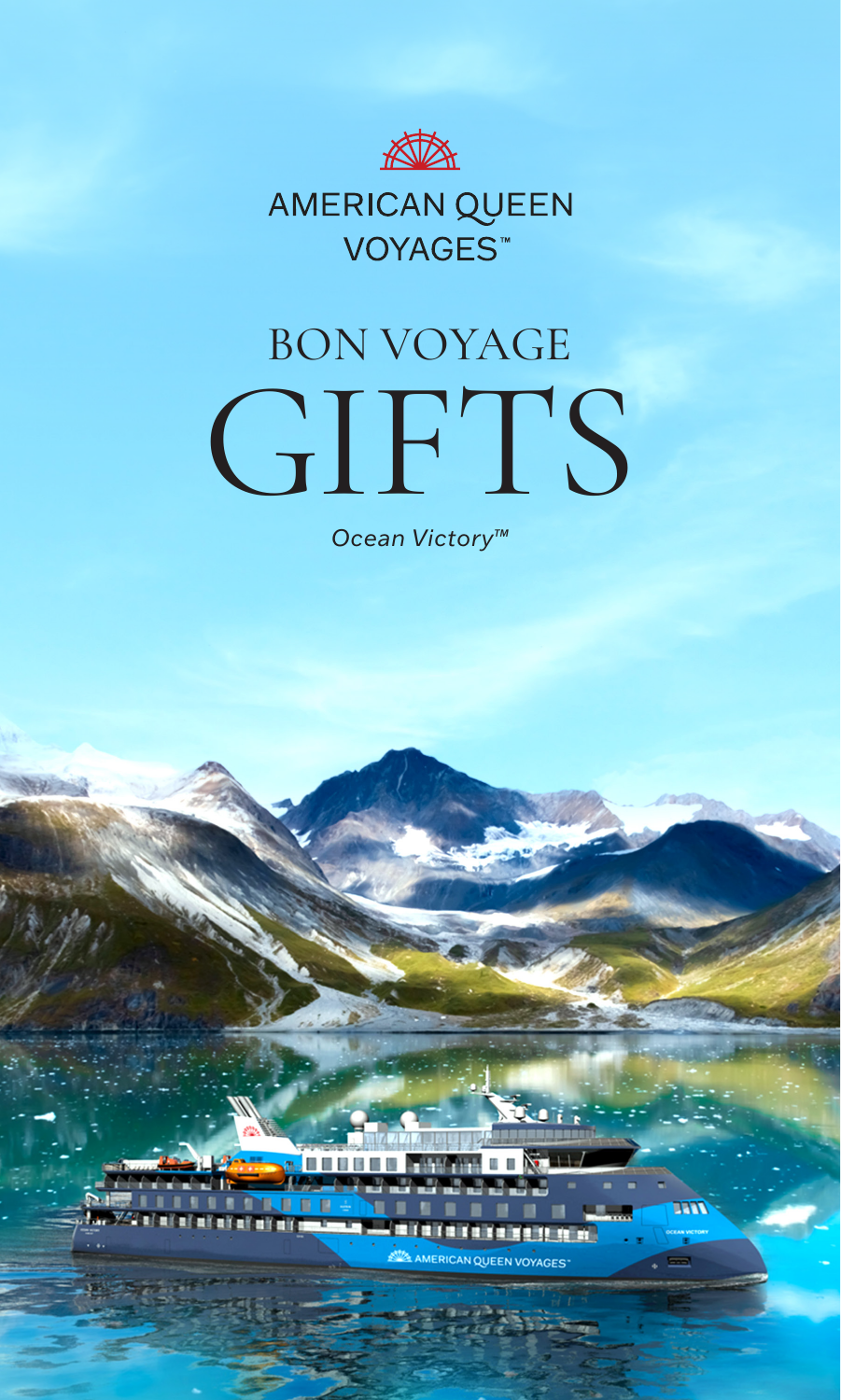## GIFTS OF WINE & SPIRITS

| Champagne & Sparkling                  |  |
|----------------------------------------|--|
| <b>Pol Clément Brut</b>                |  |
|                                        |  |
| Moët & Chandon Imperial                |  |
|                                        |  |
| White                                  |  |
| <b>Sauvignon Blanc</b>                 |  |
|                                        |  |
| Chardonnay                             |  |
|                                        |  |
| Red                                    |  |
| <b>Merlot</b>                          |  |
|                                        |  |
| <b>Cabernet Sauvignon</b>              |  |
|                                        |  |
| Port                                   |  |
| <b>Sandeman Fine Ruby Porto</b>        |  |
|                                        |  |
| Spirits                                |  |
| <b>Bombay Sapphire Gin</b>             |  |
|                                        |  |
| <b>Bacardi Rum</b>                     |  |
|                                        |  |
| <b>Dewar's White Label Scotch</b>      |  |
|                                        |  |
| <b>Ketel One Vodka</b>                 |  |
|                                        |  |
| <b>Jack Daniel's Tennessee Whiskey</b> |  |
|                                        |  |
| <b>Hennessy VS Cognac</b>              |  |
|                                        |  |
| Glenfiddich 12-Year-Old Scotch         |  |
|                                        |  |

## CANAPÉS, FRUITS & CHEESES

#### **Cold Canapés (12 pieces)**

| <b>Fruit Basket</b>                             |  |
|-------------------------------------------------|--|
|                                                 |  |
| <b>Plate of Sliced Fruits and Cheeses</b>       |  |
|                                                 |  |
| <b>Chocolate-Dipped Strawberries (8 Pieces)</b> |  |
|                                                 |  |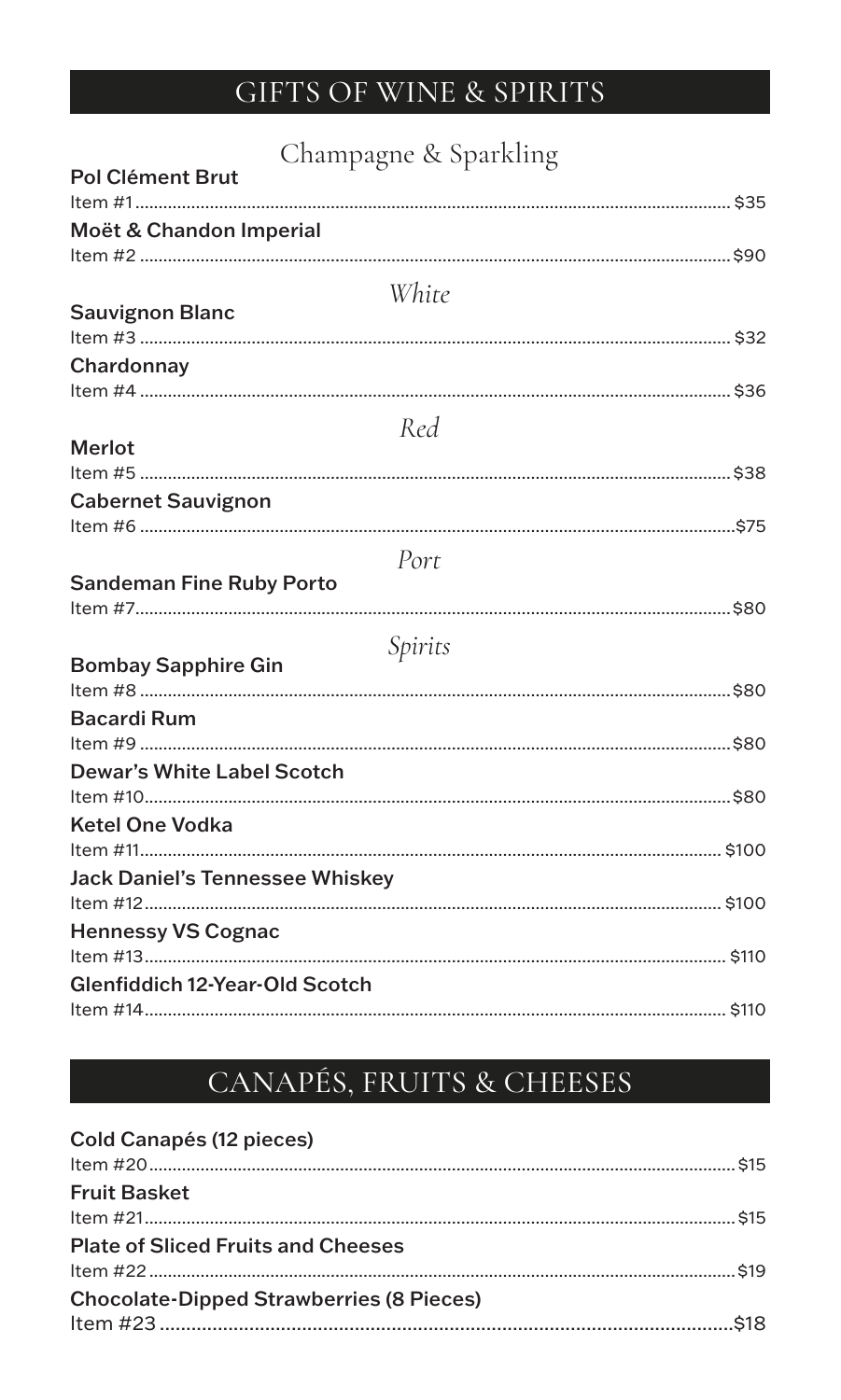#### **CAKES**

| Birthday/Anniversary Cake (Serves 8 to 10) |  |
|--------------------------------------------|--|
|                                            |  |
|                                            |  |
|                                            |  |
| <b>Tiramisu</b>                            |  |
|                                            |  |
| <b>Chocolate Decadence Mousse Cake</b>     |  |
|                                            |  |

### ROOM DECORATIONS

| Congratulations          |  |
|--------------------------|--|
|                          |  |
| <b>Happy Anniversary</b> |  |
|                          |  |
| <b>Happy Birthday</b>    |  |
|                          |  |

#### GIFT PACKAGES

| \$60 |
|------|
|      |
|      |
|      |
| S125 |
|      |
|      |
|      |
|      |
|      |

#### ONBOARD CREDITS

| \$50 Onboard Credit  |  |
|----------------------|--|
|                      |  |
| \$100 Onboard Credit |  |
|                      |  |
| \$150 Onboard Credit |  |
|                      |  |